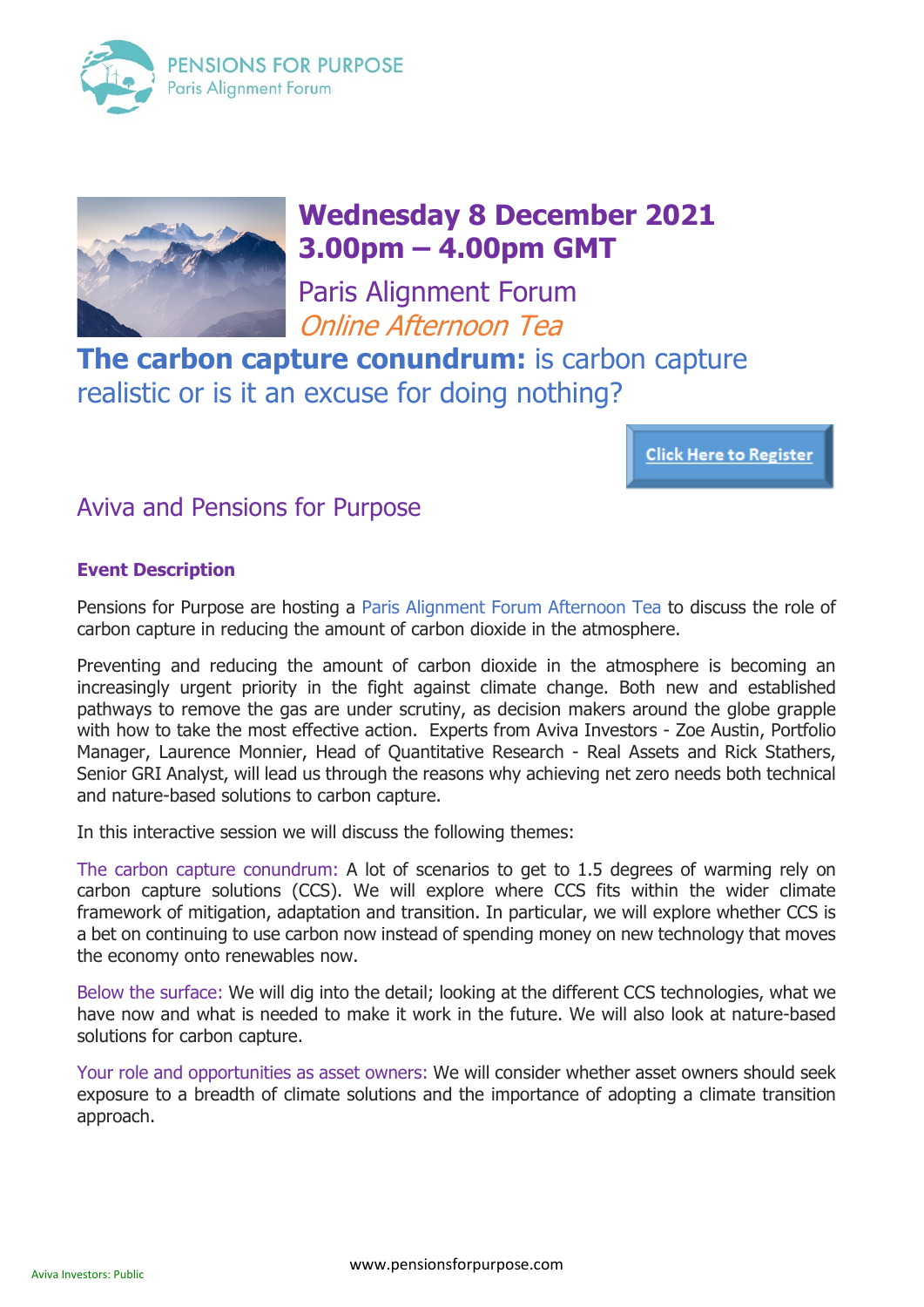

### **Who is this event for?**

Please kindly note that this event is open to asset owners such as pension fund trustees, in-house executives and advisers only.

#### **Registration**

Please register for this event at [this link.](https://us02web.zoom.us/meeting/register/tZYsfu-orzIuGdzdJGFFbmYtyLDSAU7cCuLJ) Delegates will be sent dial-in details after registering for the event. If you are not already a member, you will also be invited to register as a Paris Alignment Forum Member and Pensions for Purpose Affiliate. Membership is free and you will receive regular updates about Paris Alignment Forum activities.

As usual, there will be ample time for questions and answers, and we anticipate the usual lively discussion around the virtual table.

# **Speaker Biographies**



#### **Zoe Austin, Aviva Investors**

Zoe is a portfolio manager in the Alternative Income team. The team manages portfolios of alternative income assets including real estate debt, infrastructure debt, structured finance and private corporate debt.

Zoe joined Aviva Investors in 2002 and has extensive experience of infrastructure investments. She worked primarily within the Infrastructure Debt team until 2017, leading one

of the sterling origination and asset management teams with a focus on social infrastructure. Zoe was Business Manager to the Aviva CFO for two years before returning to Aviva Investors in 2019. Zoe holds a BA and MA in Economics and an MBA from the University of East Anglia.



# **Laurence Monnier, Aviva Investors**

Laurence is responsible for Quantitative Research in respect of real assets in Aviva Investors.

Laurence leads and coordinates quantitative research within the real asset research team, covering infrastructure, real estate and private debt investments. She joined Aviva Investors in 2010 and has over 25 years' experience in real asset investing.

Prior to the creation of the real asset research team, Laurence was responsible for strategy and research for private debt and infrastructure. From 2010 to 2016, she led Aviva Investors Infrastructure debt business, which invested over £3bn across Europe during that time. Prior to